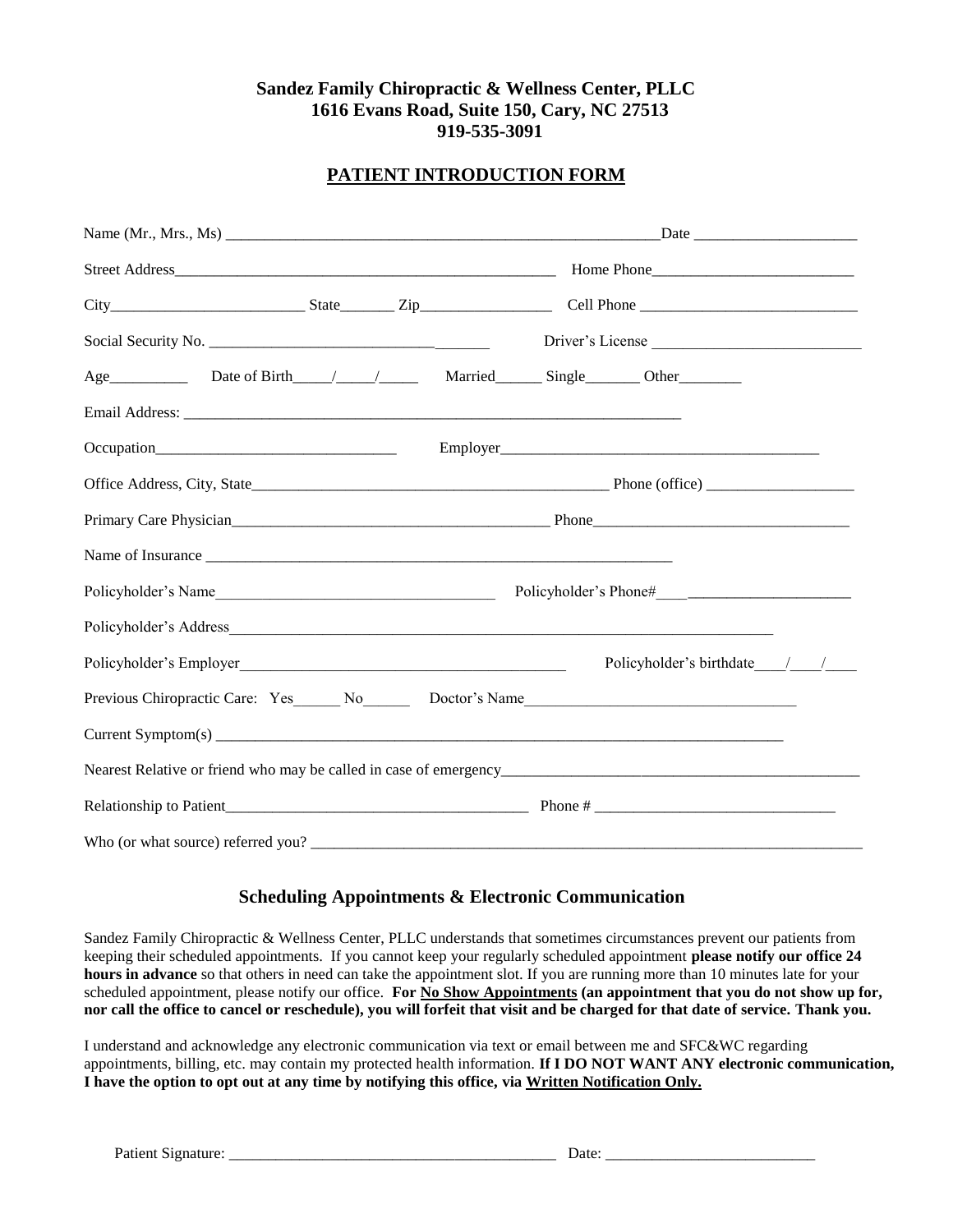|                                                                                                                                                                                                                                                                                                                                                                                                                                                                                                                               | Patient Name                                                                                                                                                                                 |
|-------------------------------------------------------------------------------------------------------------------------------------------------------------------------------------------------------------------------------------------------------------------------------------------------------------------------------------------------------------------------------------------------------------------------------------------------------------------------------------------------------------------------------|----------------------------------------------------------------------------------------------------------------------------------------------------------------------------------------------|
|                                                                                                                                                                                                                                                                                                                                                                                                                                                                                                                               | PLEASE ANSWER ALL QUESTIONS COMPLETELY OR MARK N/A IF NOT APPLICABLE                                                                                                                         |
|                                                                                                                                                                                                                                                                                                                                                                                                                                                                                                                               |                                                                                                                                                                                              |
|                                                                                                                                                                                                                                                                                                                                                                                                                                                                                                                               |                                                                                                                                                                                              |
|                                                                                                                                                                                                                                                                                                                                                                                                                                                                                                                               |                                                                                                                                                                                              |
| Have you ever had this same or a similar condition in the past? $($ $)$ Yes $($ $)$ No                                                                                                                                                                                                                                                                                                                                                                                                                                        |                                                                                                                                                                                              |
|                                                                                                                                                                                                                                                                                                                                                                                                                                                                                                                               | Describe your symptom(s): (CIRCLE) sharp achy dull deep stinging burning numb tingling stiffness stabbing cramping                                                                           |
|                                                                                                                                                                                                                                                                                                                                                                                                                                                                                                                               | Does the pain radiate (travel) to any other part of your body? $($ ) Yes $($ ) NO If so, Where?                                                                                              |
|                                                                                                                                                                                                                                                                                                                                                                                                                                                                                                                               | FEMALES: Is there any chance you could be pregnant? () Yes () No ________ Unsure                                                                                                             |
| Which word best describes the frequency of your symptoms? (select one)<br>_______ Constant (75% to 100% of awake time)<br><b>Example 12.13</b> Frequent (51% to 75% of awake time)<br>Intermittent $(26\% \text{ to } 50\% \text{ of a} \text{wake time})$<br>_______ Occasional (0% to 25% of awake time)                                                                                                                                                                                                                    |                                                                                                                                                                                              |
| Which phrases best describe changes in your symptoms during the day?<br>_____ Worse in the morning<br>_____ Worse in the afternoon<br>Worse at night<br>______ Changes with the weather<br>_______ Same throughout the day                                                                                                                                                                                                                                                                                                    |                                                                                                                                                                                              |
| What helps relieve your symptoms temporarily?                                                                                                                                                                                                                                                                                                                                                                                                                                                                                 |                                                                                                                                                                                              |
| What activities are limited by your symptoms?<br>Coughing<br>_ Daily Routine<br>$\frac{1}{\sqrt{1-\frac{1}{2}}\sqrt{1-\frac{1}{2}}\sqrt{1-\frac{1}{2}}\sqrt{1-\frac{1}{2}}\sqrt{1-\frac{1}{2}}\sqrt{1-\frac{1}{2}}\sqrt{1-\frac{1}{2}}\sqrt{1-\frac{1}{2}}\sqrt{1-\frac{1}{2}}\sqrt{1-\frac{1}{2}}\sqrt{1-\frac{1}{2}}\sqrt{1-\frac{1}{2}}\sqrt{1-\frac{1}{2}}\sqrt{1-\frac{1}{2}}\sqrt{1-\frac{1}{2}}\sqrt{1-\frac{1}{2}}\sqrt{1-\frac{1}{2}}\sqrt{1-\frac{1}{2}}\sqrt{1-\frac{1}{2}}\sqrt{1-\frac$<br>Getting Up<br>Lifting | $\frac{1}{\sqrt{2}}$ Sitting<br>Urination<br>$\frac{\ }{\ }$ Sleeping<br>_____ Walking<br>$\frac{1}{\sqrt{2}}$ Sneezing<br>Working<br>Standing<br>Turning my Head Exercise/Physical Activity |
| What date was your most recent:                                                                                                                                                                                                                                                                                                                                                                                                                                                                                               |                                                                                                                                                                                              |
| Physical Exam: $\frac{\sqrt{2}}{2}$                                                                                                                                                                                                                                                                                                                                                                                                                                                                                           | Spinal X-ray: $\frac{\sqrt{2}}{2}$<br>MRI/CT Scan: $\frac{\sqrt{2}}{2}$                                                                                                                      |
| Have you tried other medical treatments for your condition? () Yes () No                                                                                                                                                                                                                                                                                                                                                                                                                                                      |                                                                                                                                                                                              |
|                                                                                                                                                                                                                                                                                                                                                                                                                                                                                                                               | Type of Treatment? ______ Hospital/Urgent Care _____ Chiropractor or Other Dr. _____ Massage or PT _____ Other                                                                               |
|                                                                                                                                                                                                                                                                                                                                                                                                                                                                                                                               |                                                                                                                                                                                              |
|                                                                                                                                                                                                                                                                                                                                                                                                                                                                                                                               |                                                                                                                                                                                              |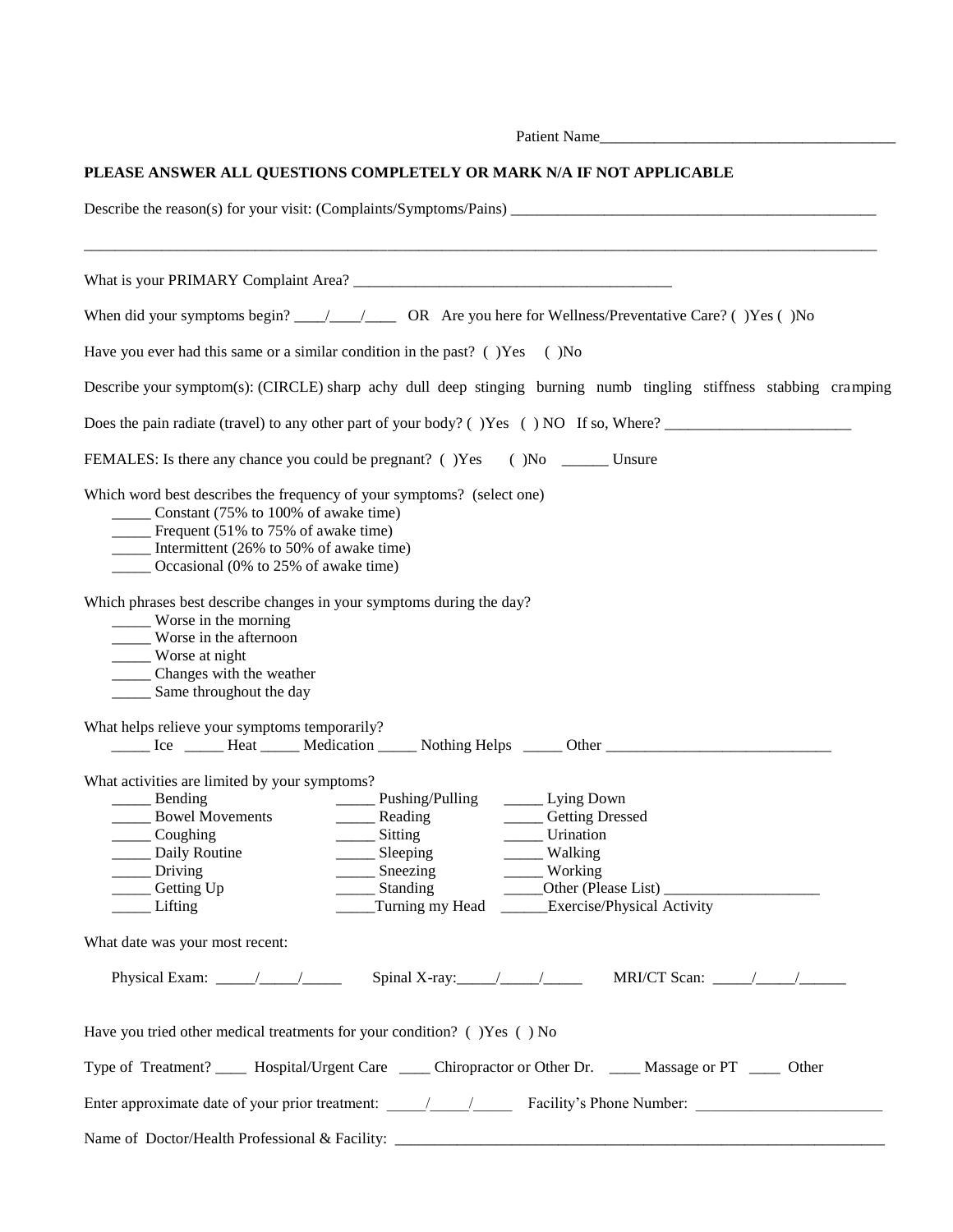| Are your symptoms the result of an accident (Recent or Years Ago)? ()Yes ()No                                                      |
|------------------------------------------------------------------------------------------------------------------------------------|
| Have you had any previous accidents/falls/trauma's (i.e. difficult birth, bad falls, car accidents, work/sports injuries?)         |
|                                                                                                                                    |
|                                                                                                                                    |
| Please list any current medications you are taking or put "N/A" if None:                                                           |
| List any past surgeries with approximate month and year or put "N/A" if none:                                                      |
| Is there family history of cancer, heart disease, diabetes, hypertension or anything else we should know about? Please list below: |
|                                                                                                                                    |
|                                                                                                                                    |
|                                                                                                                                    |
|                                                                                                                                    |
| Our Office is Committed to Meeting Your Health Care Goals. Please tell us below, what type of care you may prefer:                 |
| Relief of Symptoms Only (likely temporary, no long-term benefits but a big help for now)                                           |

- \_\_\_\_\_\_ Stabilizing and Fixing the Underlying Cause of My Symptoms (longer lasting benefits & whole-body approach)
- \_\_\_\_\_\_ Wellness, Maintenance, Preventative Care (staying well overtime just like regular exercise, healthy eating habits)
- We are here for you regardless of your choice, we will do our very best to help meet your goals and exceed expectations!